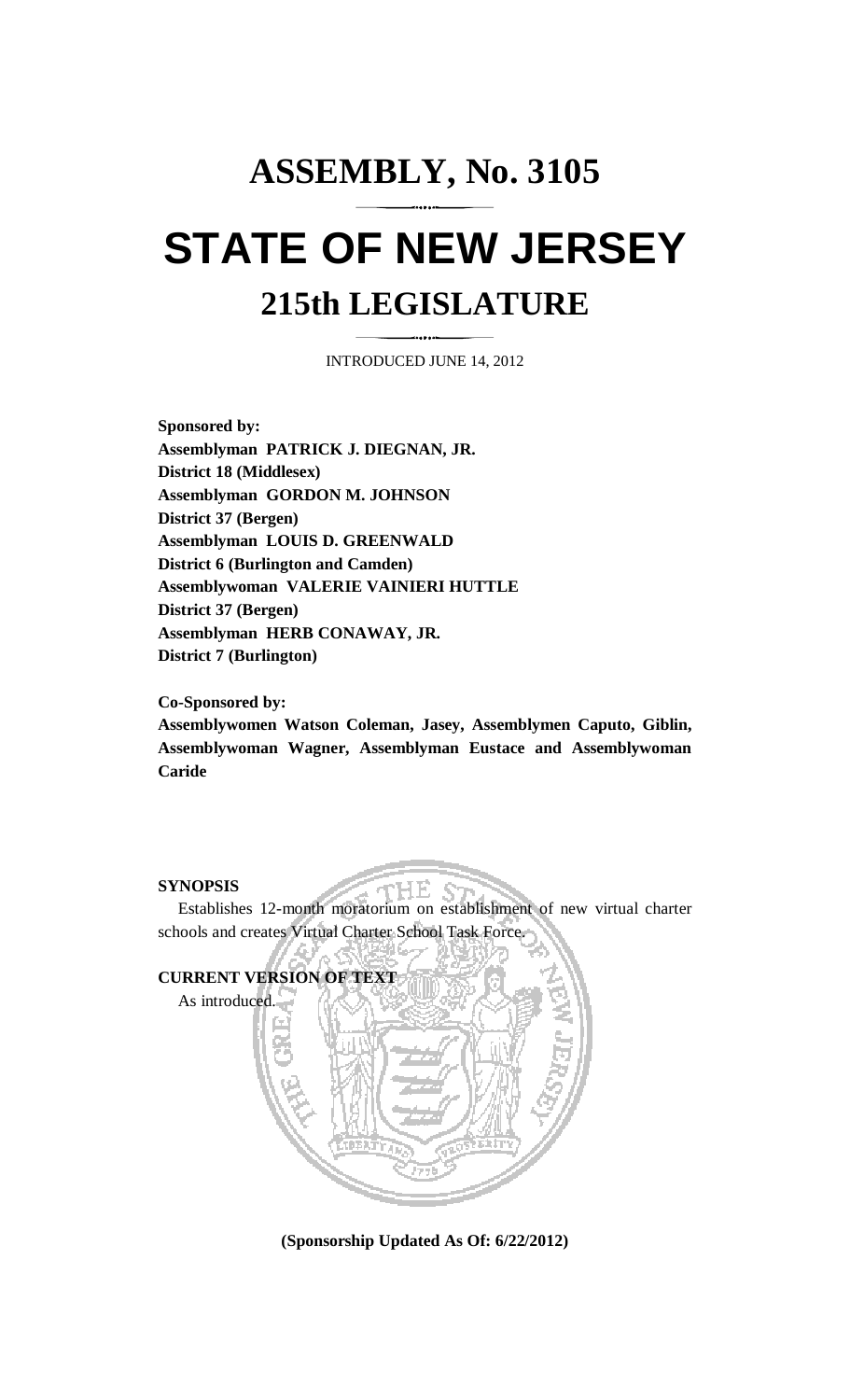1 **AN ACT** concerning the establishment of virtual charter schools and 2 supplementing P.L.1995, c.426 (C.18A:36A-1 et seq.). 3 4 **BE IT ENACTED** *by the Senate and General Assembly of the State*  5 *of New Jersey:* 6 7 1. a. As used in this section, "virtual charter school" means a 8 charter school in which all or a portion of the instruction is 9 provided through means of the Internet, and the pupils enrolled in 10 and instructional staff employed by the school are geographically 11 remote from each other. 12 b. For a period of 12 months following the effective date of 13 P.L. , c. (C. ) (pending before the Legislature as this bill), the 14 Commissioner of Education shall not approve any application or 15 final charter for the establishment of a virtual charter school 16 submitted pursuant to section 4 of P.L.1995, c.426 (C.18A:36A-4). 17 18 2. There is established a Virtual Charter School Task Force to 19 consist of the following 9 members: three members to be appointed 20 by the Governor; three members to be appointed by the President of 21 the Senate; and three members to be appointed by the Speaker of 22 the General Assembly. 23 24 3. All appointments to the task force shall be made within 30 25 days after the effective date of this act. Vacancies in the 26 membership of the task force shall be filled in the same manner as 27 the original appointments were made. Members of the task force 28 shall serve without compensation, but shall be reimbursed for 29 necessary expenditures incurred in the performance of their duties 30 as members of the task force. 31 32 4. The task force shall organize as soon as may be practicable 33 after the appointment of its members, shall choose a chairperson 34 from among its members, and shall appoint a secretary who need 35 not be a member of the task force. The task force shall meet at the 36 call of the chair or when requested by a majority of its members. A 37 majority of the membership of the task force shall constitute a 38 quorum for the transaction of business, including the adoption of 39 task force recommendations. 40 41 5. The Department of Education shall provide such 42 stenographic, clerical, and other administrative assistants, and such 43 professional staff, as the task force requires to carry out its work. 44 The task force shall also be entitled to call to its assistance and avail 45 itself of the services of the employees of any State, county, or 46 municipal department, board, bureau, commission, or agency as it 47 may require and as may be available for its purposes.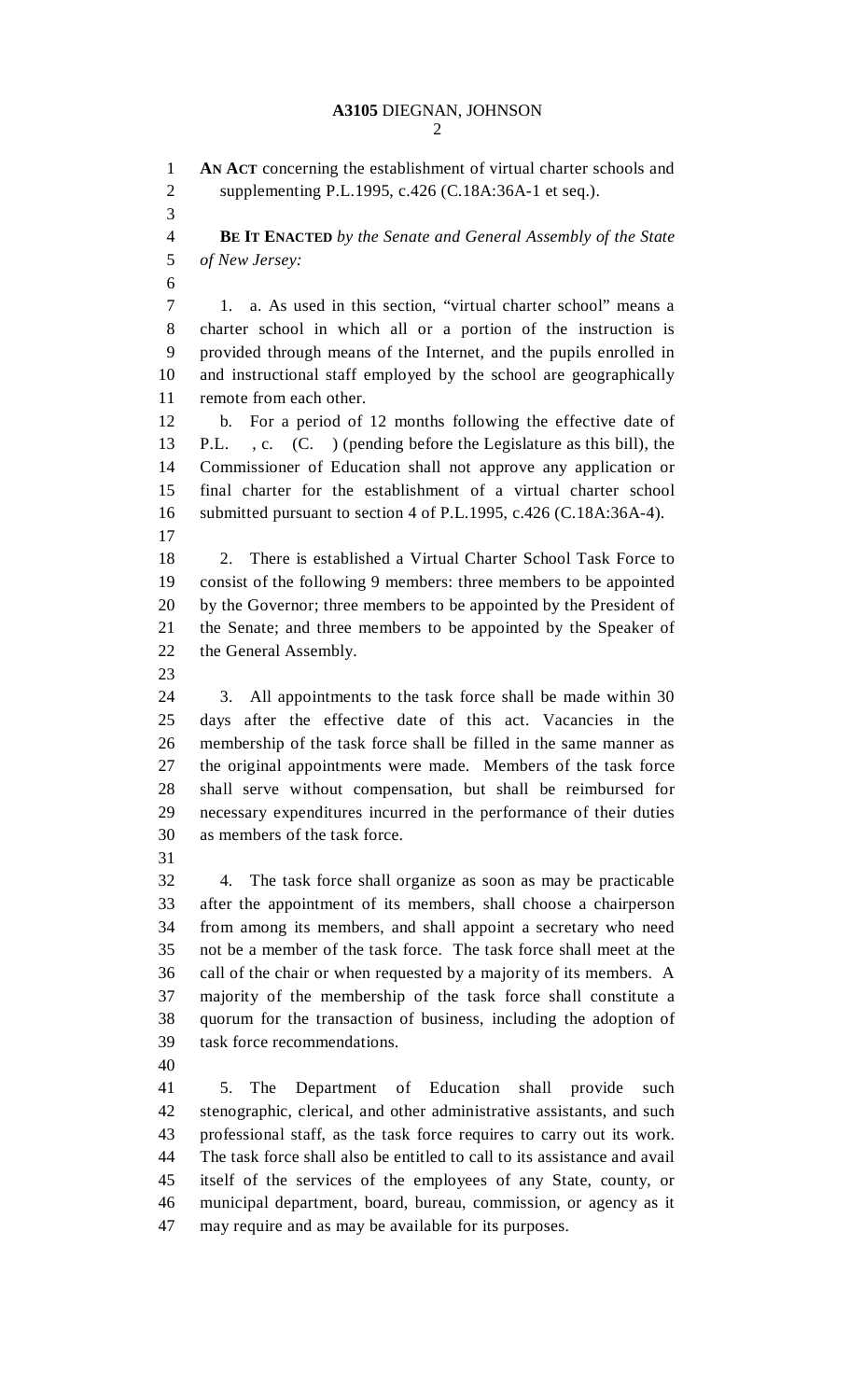## **A3105** DIEGNAN, JOHNSON

1 6. It shall be the duty of the task force to study and develop 2 recommendations on whether virtual charter schools can assist in 3 promoting comprehensive education reform. The task force, when 4 developing its recommendations, shall at a minimum address: 5 a. the statutory and regulatory authority for the operation of 6 virtual charter schools, including providing any specific statutory or 7 regulatory citations; 8 b. academic research assessing the effectiveness of virtual 9 charter schools in kindergarten through  $12<sup>th</sup>$  grade education; 10 c. how virtual charter schools satisfy the requirements for the 11 provision of special education; 12 d. issues that may arise due to the enrollment of students over a 13 large geographic region or from non-contiguous school districts; 14 e. part-time and full-time virtual charter schools; 15 f. non-profit and for-profit virtual charter schools; 16 g. parental involvement requirements; 17 h. community involvement requirements; 18 i. financial management and accountability systems; 19 j. guidelines for Internet-based technology for classes; 20 k. guidelines for the performance of virtual charter schools; 21 l. funding as a percentage of per pupil spending; and 22 m. curriculum standards. 23 24 7. The task force shall issue a final report to the Governor, and 25 to the Legislature pursuant to section 2 of P.L.1991, c.164 26 (C.52:14-19.1), containing its findings and recommendations, 27 including any recommendations for legislation that it deems 28 appropriate, no later than March 1, 2013. 29 30 8. This act shall take effect immediately and the task force 31 shall expire upon the issuance of its final report. 32 33 34 STATEMENT 35 36 This bill provides that for a twelve-month period following the 37 bill's effective date, the Commissioner of Education will not 38 approve any application for the establishment of a virtual charter 39 school. The bill defines a virtual charter school as one in which all 40 or some instruction is provided through the Internet, and the 41 students enrolled in the school and the instructional staff employed 42 by the school are geographically remote from each other. 43 This bill also establishes the Virtual Charter School Task Force. 44 The task force is to consist of 9 members, comprised of 3 members 45 appointed by the Governor, 3 members appointed by the President 46 of the Senate, and 3 members appointed by the Speaker of the 47 General Assembly.